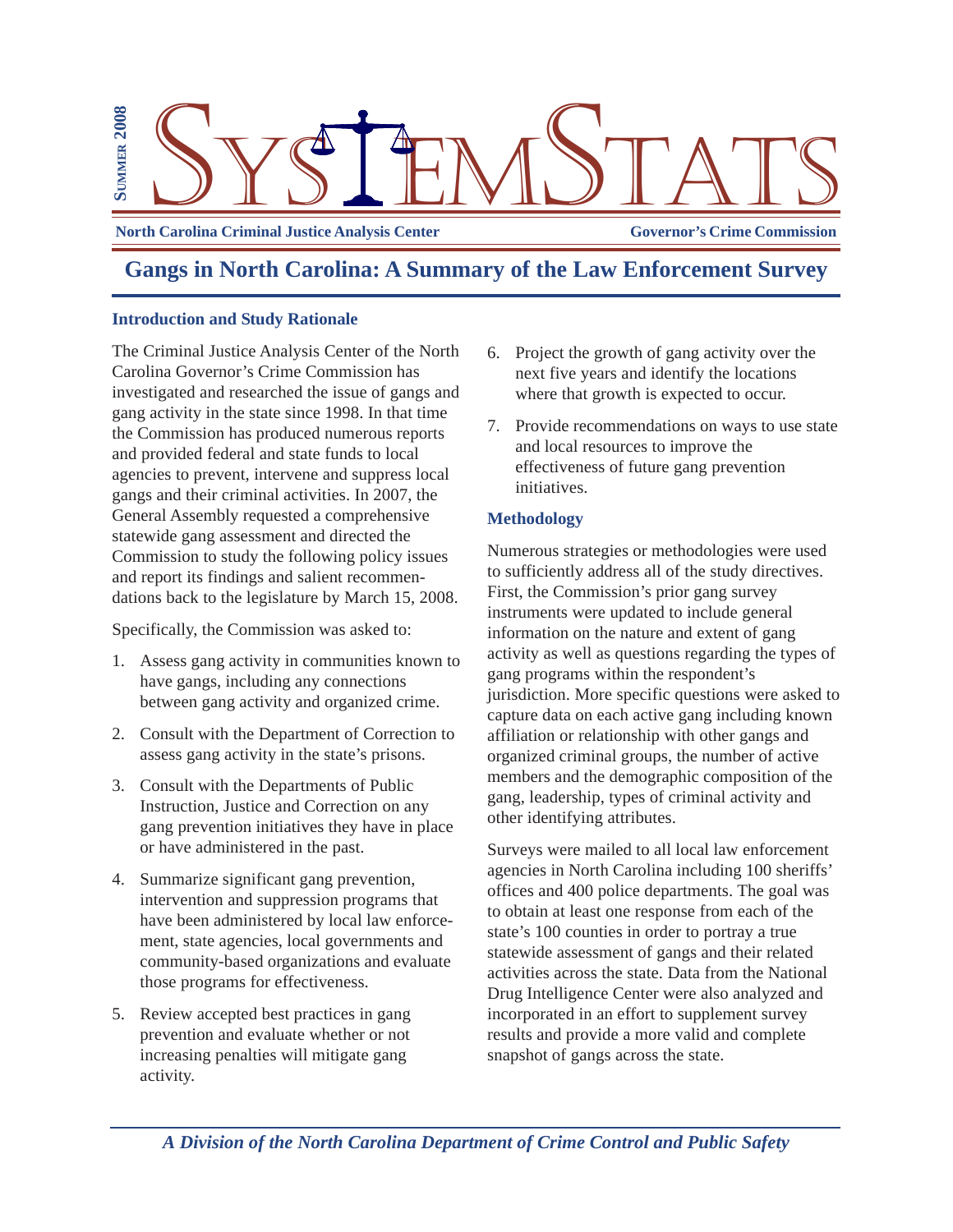## **Results**

A total of 161 surveys were completed and returned by staff from local police departments and sheriffs' offices for a response rate of 32 percent. These 161 agencies are located in 75 of the state's 100 counties.

*Public outcry is often fueled by a lack of understanding of the problem . Media, government officials and law enforcement must offer an accurate picture of the scope of the gang problem.*

## **Definitions of a Gang**

The first problem is defining what a gang is and who counts as a gang member. The National Youth Gang Center survey asks law enforcement personnel to identify youth gangs as "a group of youths or young adults in your jurisdiction that you or other responsible persons in your agency or community are willing to identify as a gang" (NYGC, 2007). Such a definition lacks objective criteria and subjects itself severely to personal opinion and an overestimation of numbers. Law enforcement personnel may, or may not, include groups such as prison and motorcycle gangs, hate groups, and any number of unsupervised teen groups.

Even with a variety of legitimate gang types, most communities with gang problems intend to focus on youth street gangs, whether they define them as such or not. North Carolina researchers Frabutt and Buford (2006) conclude that a gang "is a group or association of three or more persons who may have a name and who individually or collectively engage in, or have engaged in, criminal activity which creates an atmosphere of fear and intimidation."

In spite of any disagreement amongst researchers, there must at least be agreement within communities so agencies can work together to properly target gang members. Ideally, a common definition should be agreed upon statewide for better longitudinal program comparisons, as well as cross-implementation of effective programs.

A clear definition also allows for more consistent data collection. Problems with definitions and data have caused past programs to either over or

under-report results, thus further obscuring the effectiveness of the program as well.

*For the purposes of this study, the definition of "gang" includes not only the criminal street gangs most commonly identified in media, but also motorcycle gangs, white supremacists and other hate groups.*

# **The Rise in Gangs, Gang Membership and Gang-Related Crimes**

Has there been an increase in gangs, membership and gang crime? There is no short answer to this question; likewise there is little empirical evidence to indicate a rise in any of the three. To the contrary, some national studies indicate that the numbers of gang members is declining. In North Carolina, the largest increases can be shown in Hispanic/Latino gang membership; however, this is slightly down over the past three years. Some of the contributing factors that drive the impression that gangs are increasing include:

- 1. Too many years of denial. A decade ago, when the first Governor's Crime Commission gang study was conducted, it was apparent that most jurisdictions denied there was any type of *gang problem* in their communities; however they did acknowledge a *gang presence*. We suggested at that time to "deny the denial" and acknowledge the presence of gangs in our state's communities.
- 2. Increases in acceptance of gangs as a problem. More recently communities have acknowledged that gang activities are problems in some areas. Law enforcement agencies formed "gang units" and trained officers to recognize gang-related activities. With these newly trained officers came an awareness of the extent of the problem so long ignored. This does not constitute a growth, but rather a recognition of what already existed.
- 3. Heightened awareness has increased the public's sensitivity to gang-related activities. Through the North Carolina Gang Investigator's Association a new network of well trained officers was formed to aid neighboring communities and help them recognize the presence of gangs in their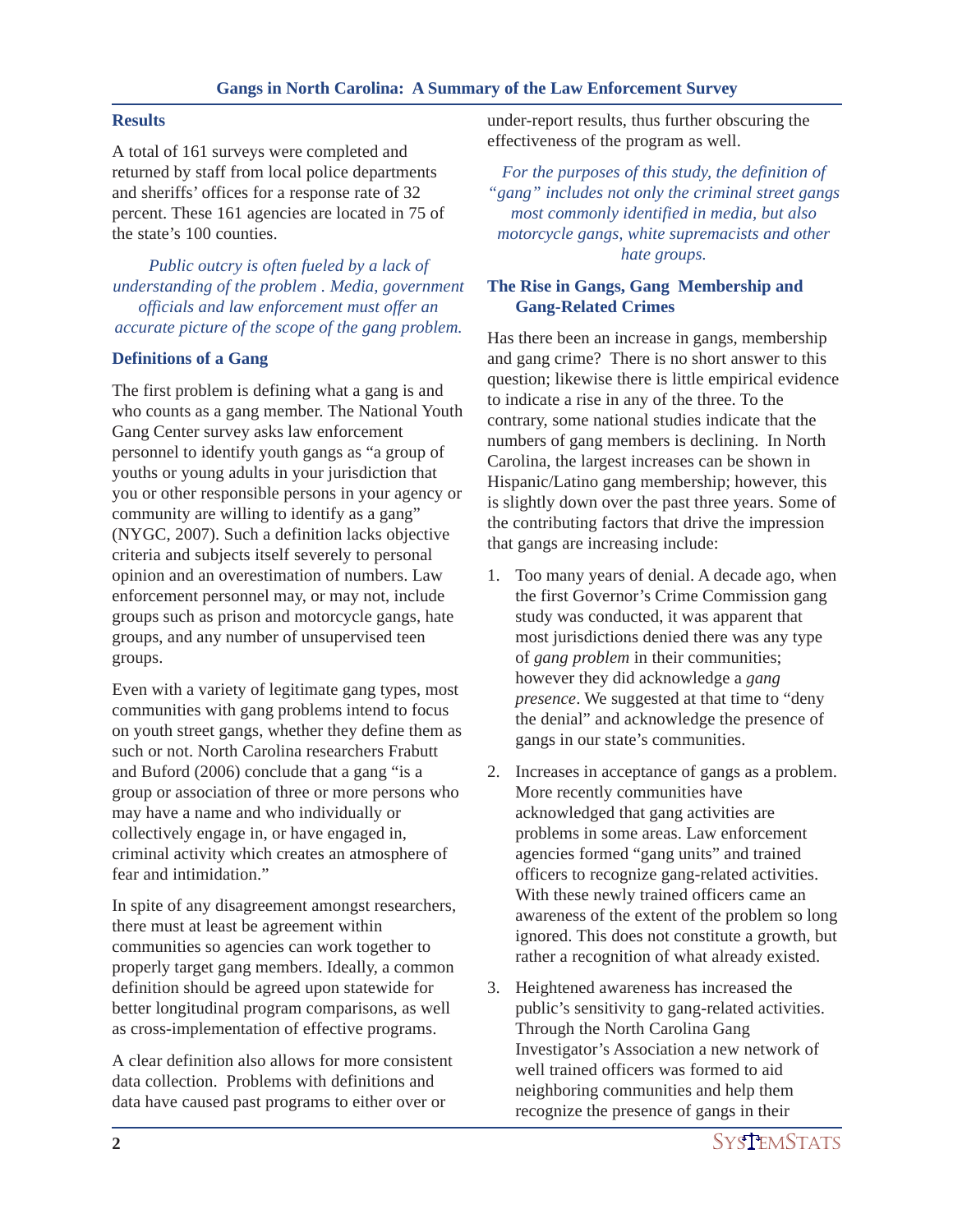communities. Members of this organization also provide community awareness presentations and provide news media with information on gang activities.

- 4. Governor's Crime Commission (GCC) studies and other studies of gangs in North Carolina have increasingly been afforded better responses from law enforcement on gang activities as their knowledge and willingness to acknowledge gangs in their communities has grown. This increased willingness to share information provides new figures on the levels of gang presence in the state thus adding to the aggregate numbers published.
- 5. Specialized gang units provide better intelligence. Once thought of as a bunch of kids acting out and not deserving of law enforcement tracking, gangs and gang members are now documented. This allows law enforcement agencies to have a general count of gangs, gang members and their affiliates' activities. As recent as five years ago, many law enforcement agencies (Raleigh and Charlotte included) had little or no data on the gangs and gang members in their jurisdictions. Today, these and many other agencies are actively collecting intelligence data and entering this information into NC GangNet.
- 6. Media reports the number of gangs but may not explain what the numbers mean. Few dispute that gangs and gang membership are being more accurately counted and followed today; however, without considering baseline information, it is inappropriate to report that gangs are on the rise. In most jurisdictions gang-related crimes account for a very small portion of crimes. While it is true there are tendencies toward violence and drug related crimes, this is far from overwhelming the criminal justice system.
- 7. Results of the five year follow-up survey released by the GCC in 2005 indicated a dramatic increase in Hispanic gang membership. This occurred along with a rapid rise in the total Hispanic population in the state. The GCC and the National Drug Crime

Intelligence Center both released studies on the Hispanic gang membership within North Carolina within two months of each other. These two studies provided much of the same information. With the rise in this population and the degree of anger that immigration issues generate, it is likely that Hispanic gang activities are magnified to some extent. However, there is a disproportionate level of gang membership among this population.

8. Until consistent records are maintained on what constitutes a gang-related crime, it remains unclear that there has been a rise in such crimes. Some count a crime if it is committed to further the gang as gang-related, while others would also include a crime committed by a gang member even if the crime had nothing to do with furthering the gang and its activities. A report on gang crime by the Justice Policy Institute (Greene and Pranis, 2007) indicates that only a fraction of crimes committed in any jurisdiction would be gang-related and that recognizing this should be a barometer for determining a need for ordinances and laws aimed at gang-related crime. The first step would be a uniform definition of what would constitute a gangrelated crime.

## **The Current Gang Situation in North Carolina and Where Gangs are Located**

The number of gangs and gang members reported in the current survey is not a definitive and exact count and should not be misconstrued as representing a precise picture of gangs across the entire state. Data from the recent GCC survey provide a snapshot of gangs and gang members drawn from those agencies who responded to the survey and were able to provide data on the number of gangs and gang members within their respective jurisdictions.

Caution should be exercised when comparing the results of this survey with prior survey data as any increases, or decreases, in the number of gangs and gang members could be attributable to a host of factors. These factors include an increase or decrease in the actual or true number of gangs and gang members as a result of successful prevention,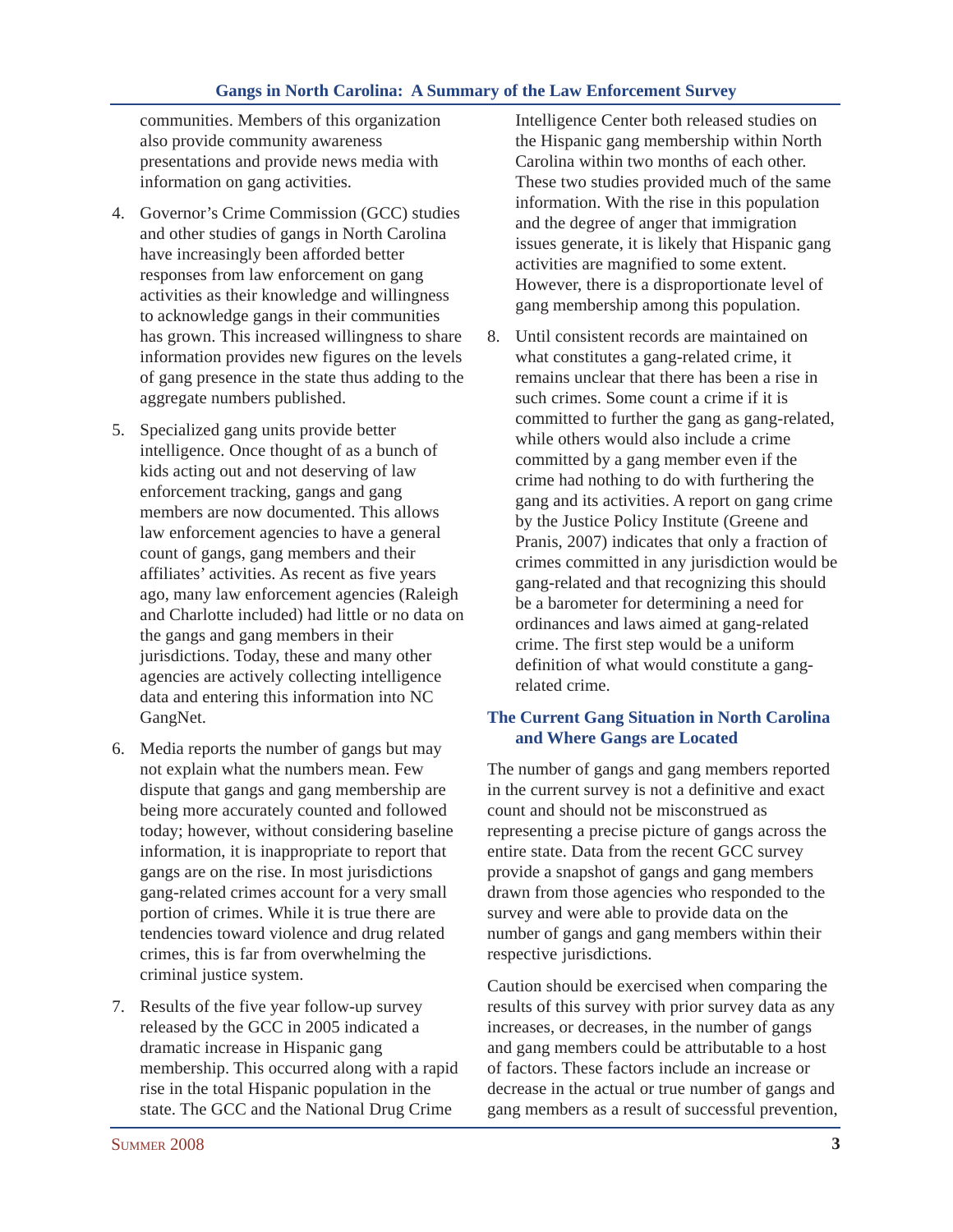intervention and suppression activities. A heightened awareness on the part of law enforcement, stricter reporting or validation criteria for describing an individual as a gang member and differing response rates across numerous surveys and survey periods can also adversely affect comparisons.

As part of the law enforcement survey, respondents were asked how many gangs are currently active in their respective communities. For this particular question the respondents were not provided with any specific definition of what constitutes a gang; i.e. they were free to use local definitions or define gangs in any manner that suited their particular viewpoints or met their agency's definitional criteria.

# *The number of gangs and gang members reported in the current survey is not a definitive and exact count and should not be misconstrued as representing a precise picture of gangs across the entire state.*

Of the 161 responding agencies 128, or 80 percent, reported that one or more gangs were currently active in their jurisdictions. The number of active gangs ranged from one to 219 with an average of 11 different gangs per jurisdiction. Fifty percent of these agencies reported more than four active gangs and 50 percent reported fewer than four gangs. Across the entire sample a total of 1,446 gangs were reported in 64 counties.<sup>1</sup>

*While 1,446 gangs were identified by respondents, only 550 of these groups met the study criteria for being defined as a gang. The over reporting of 896 groups as gangs provides some concern in the validity of having no uniform definition of "gang."*

Additional questions asked respondents to provide detailed information about each active gang in their jurisdiction including demographics, types of criminal activity, the extent of organizational complexity, identifying features as well as the number of gang members. Of the 1,446 identified gangs, detailed information was provided for 766 distinct groups.

To be consistent with the Commission's prior gang research and to enhance study reliability and validity a three pronged gang definition was adopted and derived based upon prior gang research as conducted by Malcolm Klein (1995). Klein's definition includes the following: a gang is 1) a group of three or more individuals with 2) a unique name and other identifying attributes who 3) demonstrate a commitment to crime as evidenced by prior and/or current substantiated criminal activity.

Eliminating gangs that did not meet all three criteria reduced the number to 550 gangs across 62 counties. The number of gangs reported that met this definition ranged from one to 54 with the average county having nine gangs (Figure 1).



#### *Figure 1: Number of Reported Gangs*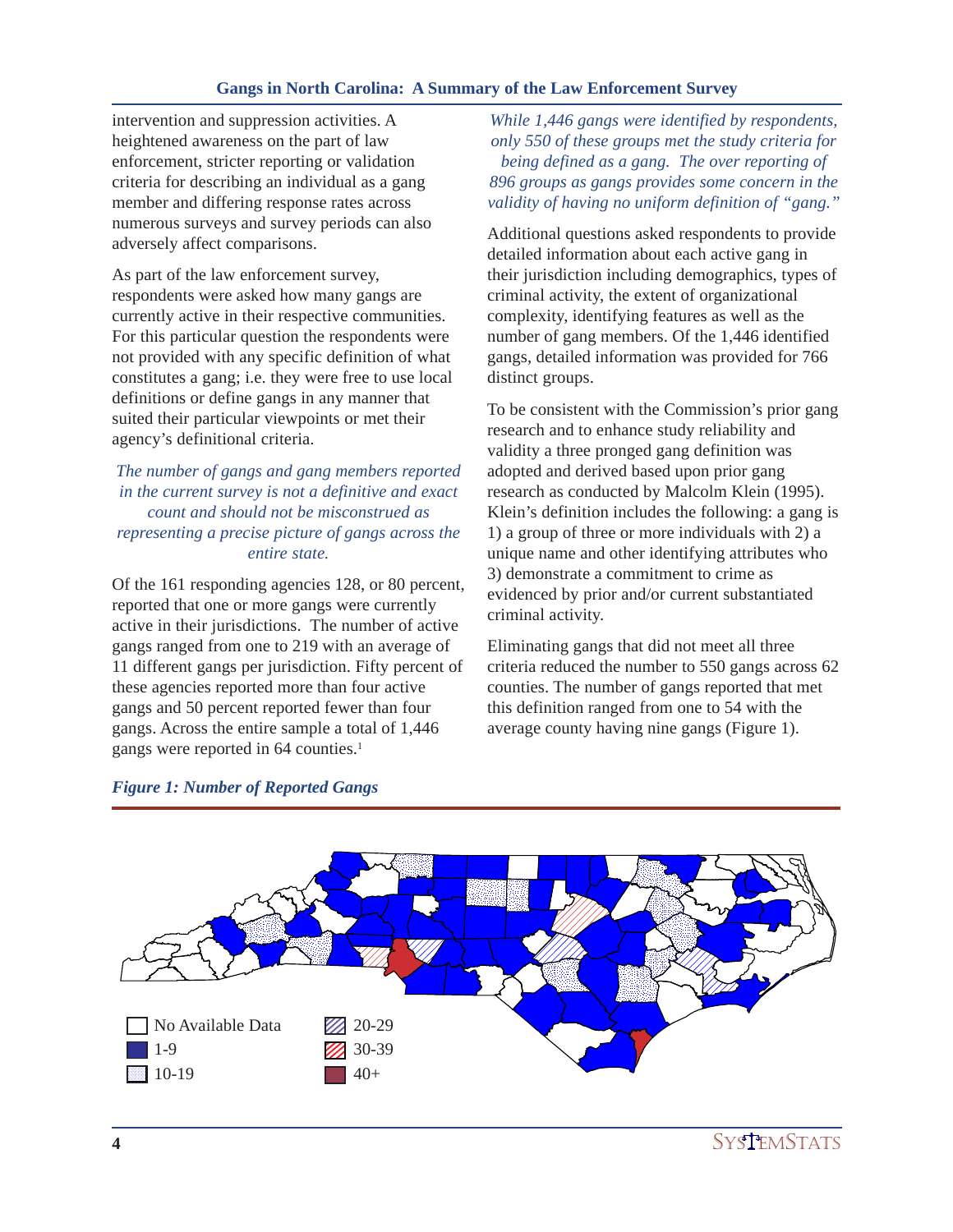

*Figure 2: Number of Reported Gang Members*

Combined these 550 gangs have a total of 14,500 members with the average gang consisting of 26 members (Figure 2).<sup>2,3</sup> It should be noted that  $62$ percent of the data on the number of members in each gang was based on law enforcement estimates while 38 percent of the information was derived from validated intelligence counts. Once GangNet becomes fully operational, more reliable and valid data will be available for assessing the number of gangs and gang members.

Contrasted with the original 1999 GCC survey, which found an average gang size of 16 members, this finding suggests that either gangs are growing in size and/or law enforcement has expanded their definition of what constitutes a gang member to include those individuals that are on the fringe or peripheral boundaries of joining a gang; i.e. "wannabees."

*On February 19, 2008 there were 436 validated gangs in NC GangNet. Of these, 407 were what is currently being classified as a criminal youth gang. The remaining 29 were outlaw motorcycle gangs and white supremacist hate groups. Again, utilizing the strict validation criteria built into the NC GangNet system, it can be more accurately determined that the number of groups that will meet the definition of criminal gang is far less than the aggregate reported in the GCC law enforcement survey. While NC GangNet numbers are less salacious, they are validated against a uniform defined set of criteria.*

Conversely, more agencies may be employing validation techniques and consequently are identifying more true members than in years past. Weisel and Shelley (2004) note it could be a matter of greater attention being directed to the issue of gangs with more agencies reporting and counting gangs than in the past.

The following section delineates a detailed profile of these 550 gangs and 14,500 members with an emphasis on identifying patterns of criminal activity, the demographic attributes of gang members, the extent of organizational complexity and their relationship to other gangs and criminal organizations.

# **Distinguishing Features of North Carolina's Gangs**

The amount of time that these gangs have been active in the community ranged from less than one month to a high of 20 years with the average gang in North Carolina having been in existence for about three years.

*While three-fourths of the gangs reported in the survey did not meet the strict definitional criteria of being a gang, these groups should be monitored and intelligence maintained on their activities in the event they do cross the threshold and become a criminal gang. This again reinforces the need for a uniform definition of what constitutes a gang. NC GangNet provides what is likely the best tool in forcing gang validation when the information is entered into the database.*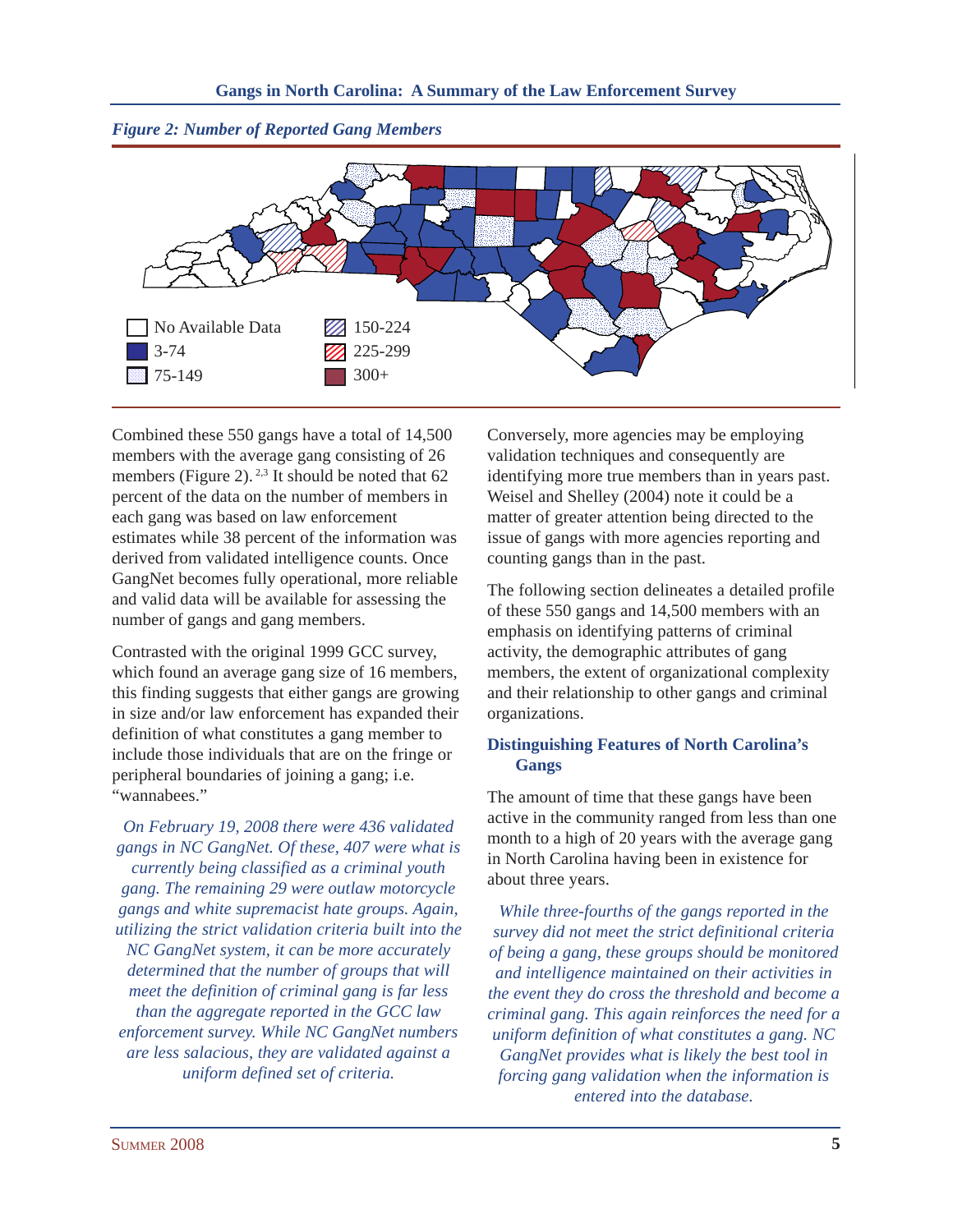*Figure 3 below illustrates the differences between what is reported as a gang and what has been validated as a gang.*



## *Figure 3: Current Gangs in North Carolina*

Respondents were asked to provide information concerning the extent to which their respective gangs possessed ties with other out-of-state groups or with larger organized gangs. Nearly 82 percent, or 449 gangs, were reputed to have links with larger groups or with gangs outside of the state. Of those, 134 gangs were purported to have primary ties with other Blood sets and 76 gangs were reported as being connected to other Crip sets. Ties with other Hispanic gangs were also reported with 96 gangs being connected in this manner. Seventy-five gangs had ties with two larger or out

of state gangs while 17 gangs were identified as being connected to three other larger or out of state groups.

Of the 161 respondents 116 were able to provide information regarding the extent to which the gangs in their jurisdictions possessed ties to organized crime groups. Nearly one-half answered that some of their gangs do indeed interact with other organized crime groups. Contrasted with the National Alliance of Gang Investigators Associations' 2005 survey, this percentage is substantially higher than the national average of 26 percent. As Figure 4 reveals these connections were reported in 39 counties.

The exact type of organized crime groups and the nature and extent of these connections were not reported. However existing literature and research from this study suggest that the majority of these interactions probably involve other gangs as opposed to traditional Mafia-type organizations. In a prior study conducted by the Criminal Justice Analysis Center on Hispanic gangs, 77 percent of the identified gangs purportedly had connections with other gangs outside of their home jurisdictions (Rhyne and Yearwood, 2005). However, gang connections with Mexican drug traffickers have been exposed as well as connections with Asian and Russian organized crime syndicates across the country and in the south (National Alliance of Gang Investigators Associations, 2005).



## *Figure 4: Reported Gang/Organized Crime Connection*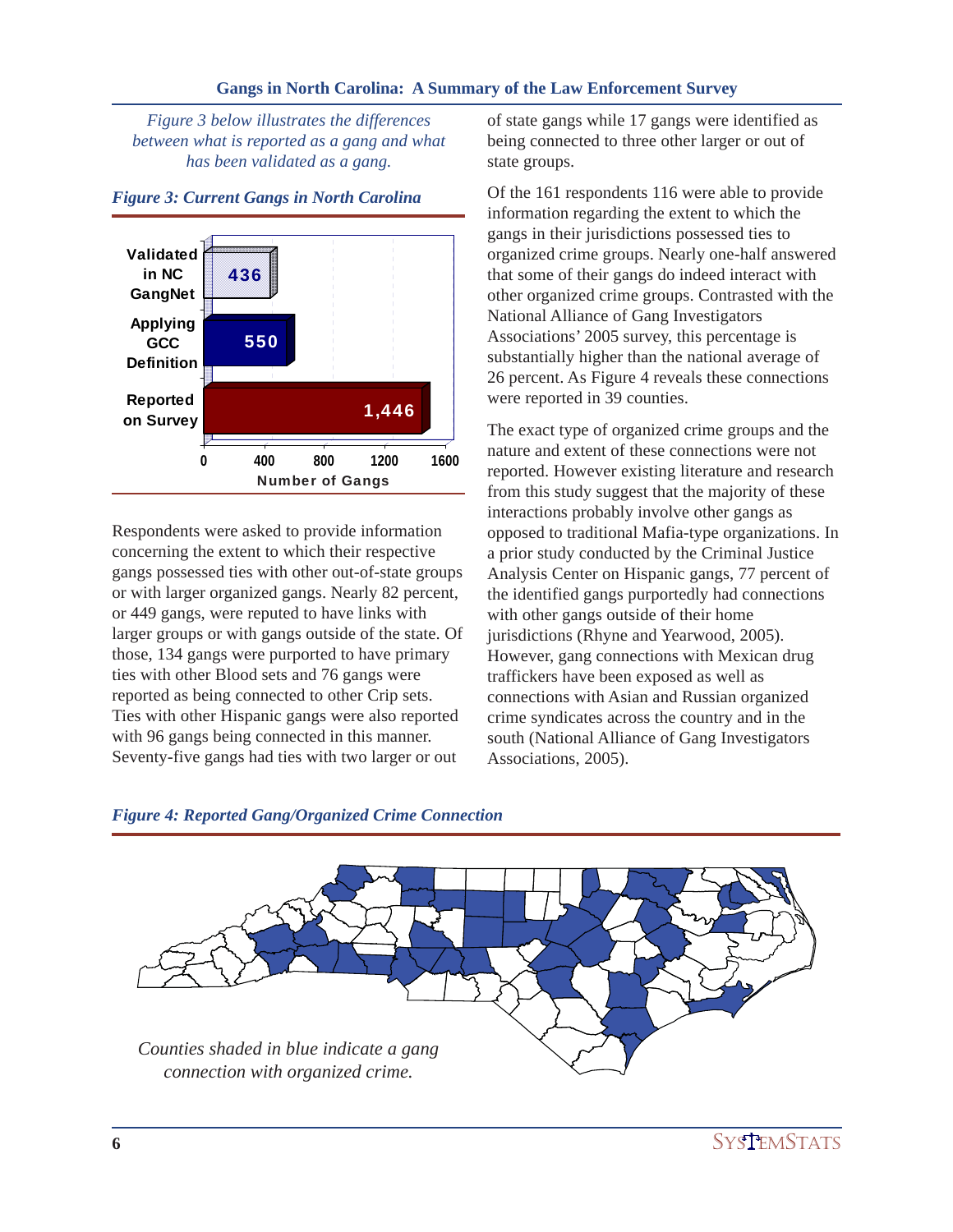*National research indicates that 26 percent of criminal gangs are found to have ties to larger crime syndicates such as the Crips or Bloods in California, Latin Kings in New York, Gangster Disciples in Chicago or national affiliation with MS13 or the Hell's Angels. This research indicated that North Carolina law enforcement assume that 48 percent of gangs have affiliations with other organized groups. This divergence from the national data concerns the GCC researchers. However, given the link analysis capabilities of GangNet, the GCC believes that future estimates of gang ties and affiliations will be more precise.*

## **How do Gangs Disseminate Their Message?**

Thirty-two percent, or 164 gangs, maintain a web based presence either through such providers as Yahoo, AOL or MySpace, or have their own Internet websites.

## **Demographic Features of Gangs in North Carolina**

Gangs continue to be highly skewed along gender lines with 361 of the 550 gangs having an all male membership. Eleven all female gangs were reported with the remaining gangs having both male and female members. The percentage of mixed gangs dropped slightly from the 2004 survey findings.

*In North Carolina, gang members are mostly male, disproportionately minority, with members generally between 13 to 20 years of age.*

*Figure 5: Gang Membership by Gender*



The percentage of African-American gangs experienced the greatest increase rising from 33 percent of the total in 2004, to 49 percent of the current sample. However, there was a drop in the percentage of Hispanic gangs from 28 percent to 20 percent. Mixed racial/ethnic gangs dropped slightly from 22 percent to 20 percent. Slight declines also occurred for the Caucasian, Asian and Native American gangs.

Gang members ranged from six to 70 years old; the average age of the youngest member was 15 and the average age of the oldest member was 27. The most frequently reported age of the youngest member was 15 and the most frequently reported age of the oldest member was 25. Of the 520 gangs for which age data were available 30 gangs, or about 6 percent, were exclusively youth gangs.



## *Figure 6: Gang Composition by Race and Ethnicity*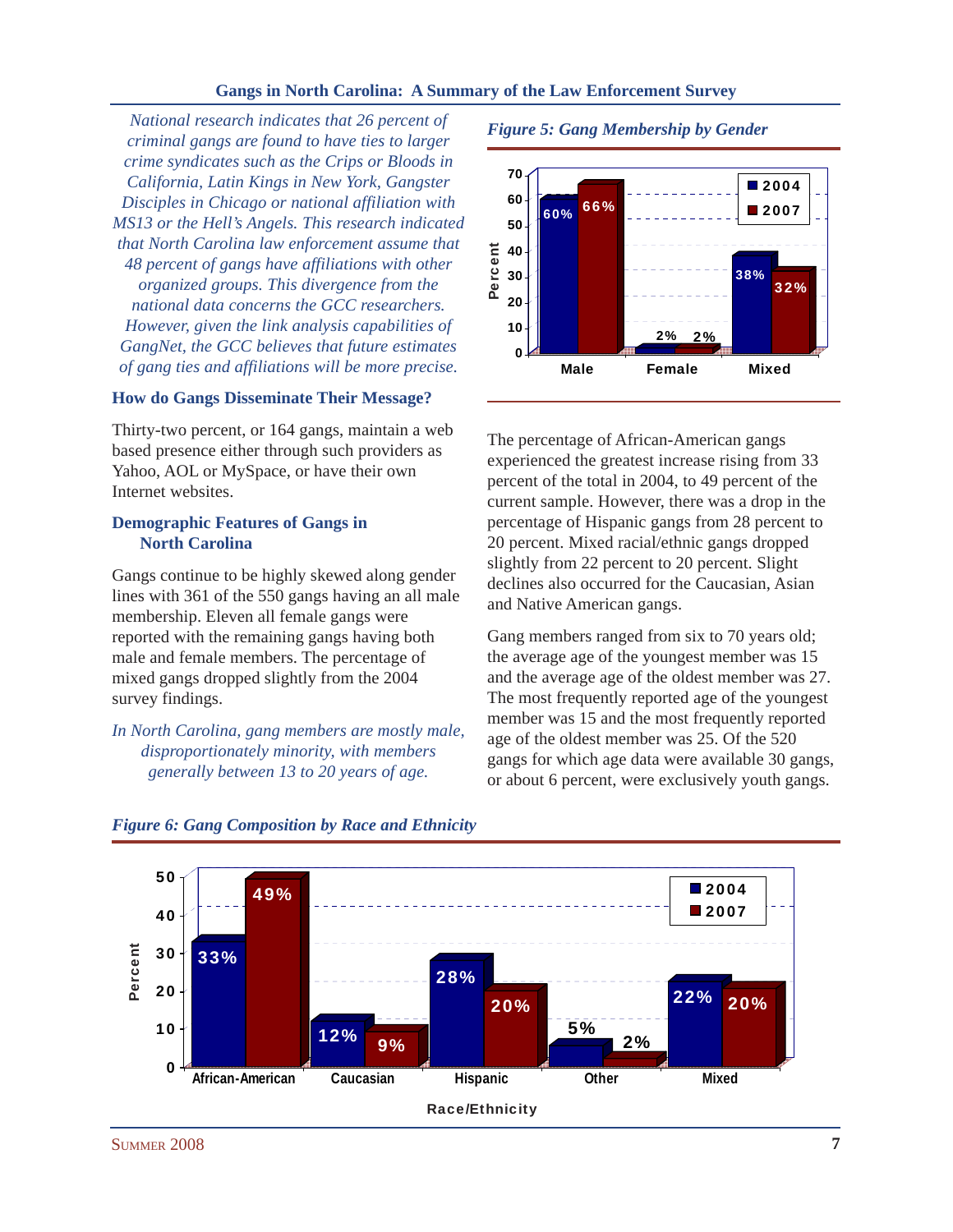



While the organizational structure of the reported gangs varied, 73 percent were described as having an organized leadership hierarchy compared to only 48 percent of those gangs reported in 2004. Figure 7 documents the type of criminal activities that were associated with the 550 reported gangs. The most commonly reported crime was drug possession (65 percent) followed by vandalism (62 percent), assaults (58 percent) and weapons related offenses (53 percent). Only a few gangs were involved with sexual assault and motor vehicle theft. Similarly, there were only a few incidences of financial crime, trespassing, intimidation, arson, armed robbery and kidnapping.

*North Carolina gangs have some level of organizational hierarchy, but are generally less structured than some of the traditional gangs as in California or Chicago. Some gang experts feel that this lack of strong formal organization lends itself to infighting and violent crimes by members wishing to prove themselves to gain status.*

It is important to note that criminal activities vary by gang member and gangs as a whole. Not all gang members offend at equal rates, indeed many gang members never commit criminal acts. Likewise, some gangs can be held accountable for a large proportion of crime while similar gangs, in other locations, will only be accountable for a



# *Figure 8: Severity of Gang Crimes*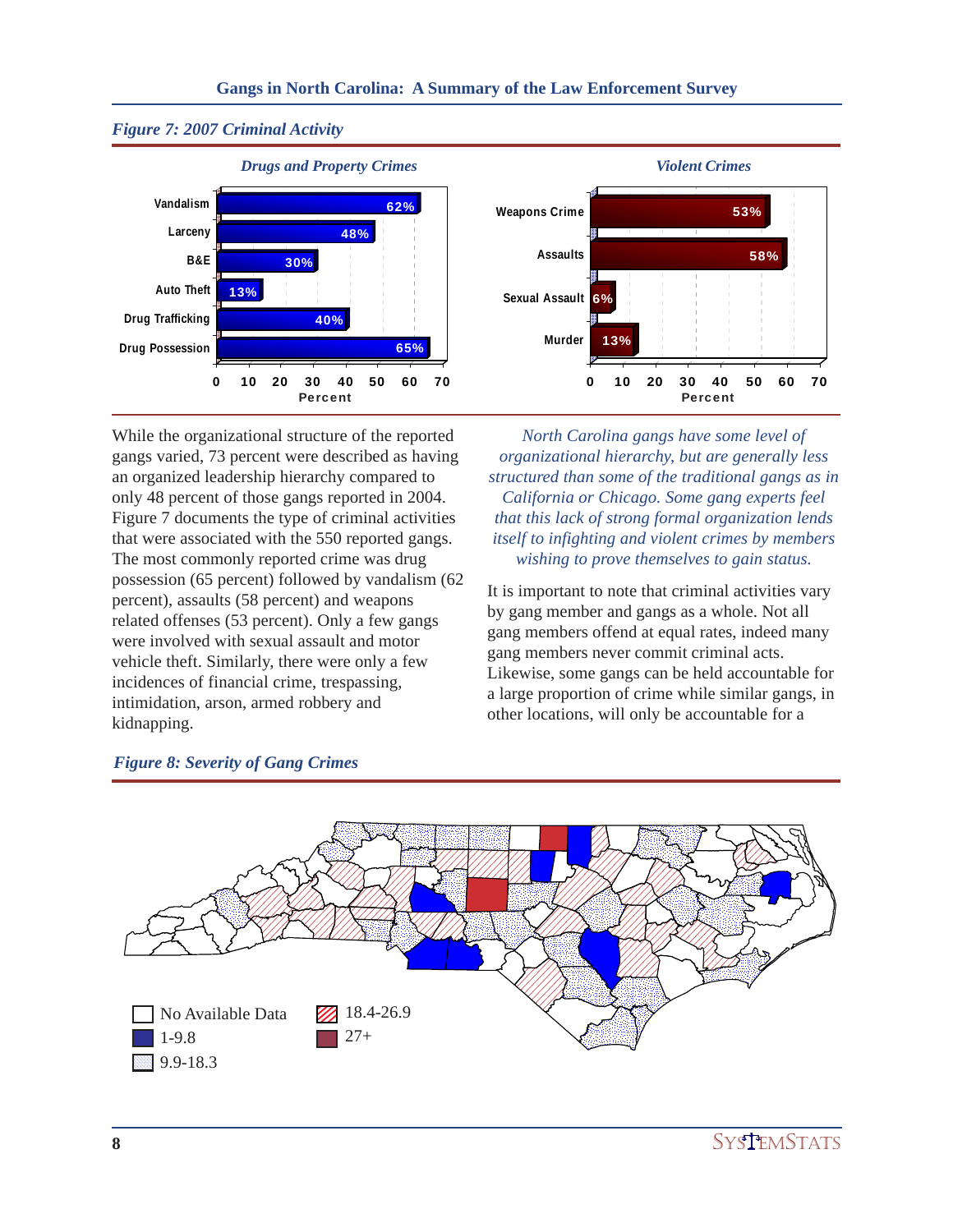smaller proportion of the total crime. The typical gang is loosely organized with membership constantly in flux and engages in cafeteria style crime – a little bit of drug using and selling, some vandalism, a smattering of larceny with an occasional assault or two on the side (Papachristos, 2005).

A severity of crime index was created to compare the seriousness of the gangs' criminal activities across those counties that reported a gang presence. Each of the ten crimes listed below was assigned a numerical ranking, based on its severity (Refer to Table 1). A cumulative score was calculated for each gang with these scores being aggregated and averaged by county.

For example: a gang that was reported to have been involved with murder and drug trafficking scored 16. Meanwhile, a second gang in the county was only associated with breaking and entering—thus scoring four. Therefore, the average gang severity score for this county would be 10. The higher the average score, the more severe the gang criminality is in that particular county. It should be noted that this only measures crime severity and not crime prevalence or the frequency at which gangs commit crime.

The average gang crime severity score ranged from one to 27 with an average of 18.3. Thirtythree counties, or 53 percent, had severity scores at or below the group average while the remaining 29 counties (47 percent) had an average severity score greater than the sample average of 18.3 (Figure 8).

| <b>Table 1: Severity of Crime Score Rankings</b><br><b>2007 Data</b> |                                  |
|----------------------------------------------------------------------|----------------------------------|
| <b>Criminal Offense</b>                                              | <b>Assigned Score or Ranking</b> |
| Murder                                                               | 10                               |
| Sexual Assault                                                       | 9                                |
| Assault                                                              | 8                                |
| <b>Weapon Offenses</b>                                               | 7                                |
| Drug Trafficking                                                     | 6                                |
| Drug Possession & Sales                                              | 5                                |
| <b>Breaking and Entering</b>                                         | 4                                |
| Auto Theft                                                           | 3                                |
| Larceny                                                              | $\mathcal{D}_{\mathcal{L}}$      |
| Vandalism                                                            |                                  |





## **Law Enforcement Response to the Gang Situation in North Carolina**

Eighty-seven percent of the respondents acknowledged a gang presence within their respective jurisdictions. Compared to the prior studies conducted by the Criminal Justice Analysis Center, the percentage of agencies officially acknowledging a gang presence has doubled since the original 1999 study in which only 43 percent acknowledged a gang presence. Slightly more than one-half of the agencies acknowledged that gangs had been present for one to three years while only 12 percent reported gangs as a long standing issue (Refer to Figure 9).

Fifty-eight (38 percent) respondents noted that their agencies currently have operational gang units with the number of assigned officers ranging from one to 14 with the typical gang unit possessing three officers. More than three-quarters (79 percent) of the respondents reported that these officers have received specialized training for identifying gangs and for intervening in their criminal activities. The data indicates that the number of law enforcement agencies with established gang units has risen since 2004, when only 15 percent of the responding agencies had such units. Findings from the original 1999 study reveal that less than 10 percent of the responding agencies had gang units nine years ago.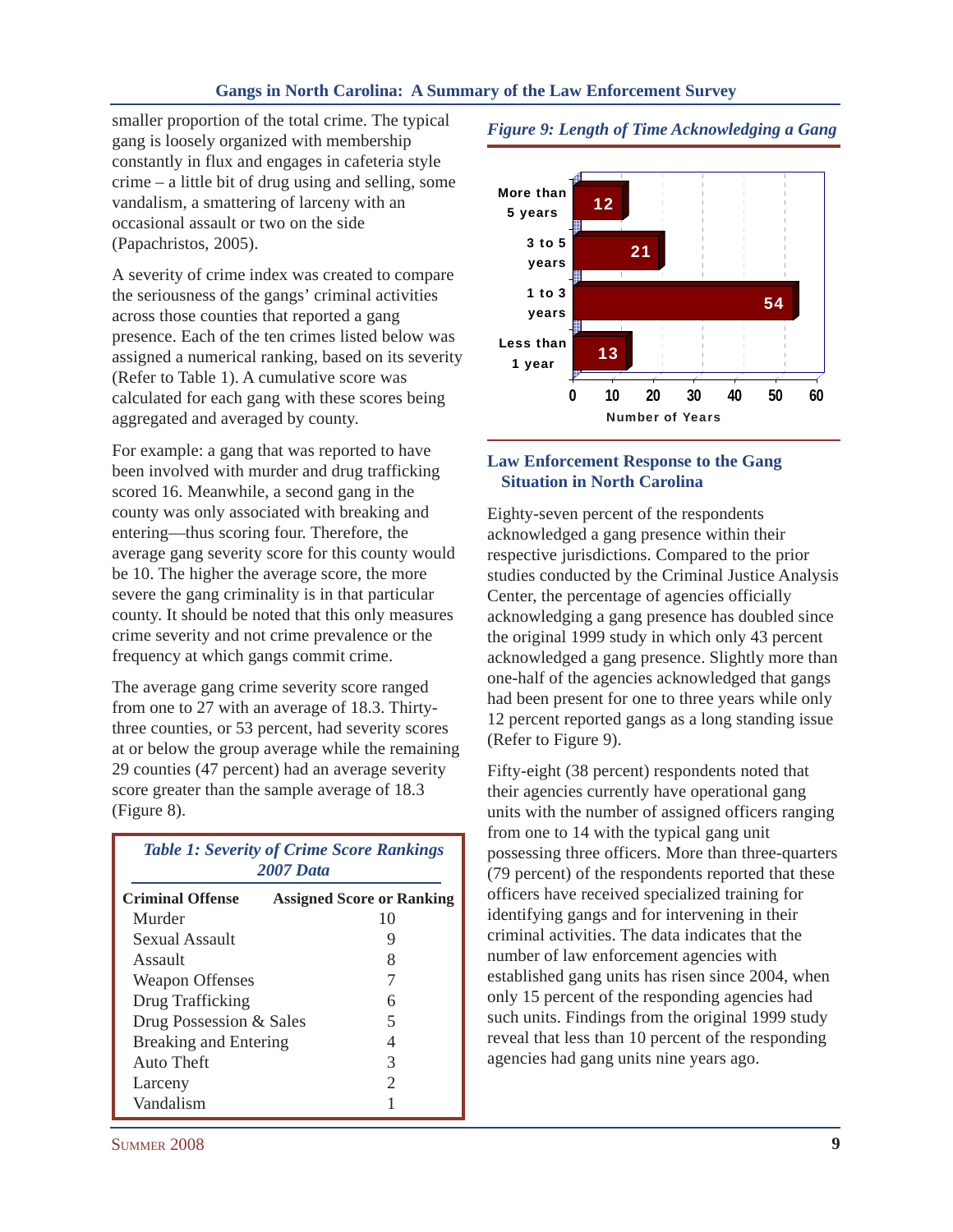

*The number of reported specialized gang units within North Carolina's police departments and sheriff's offices has increased dramatically over the past decade, from 12 in 1999 to 86 in the 2007 survey. With this rise is an accompanying rise in the number of gangs and gang members where intelligence information is being documented. As these units populate the GangNet database with validated intelligence, future assessments of gang membership and activities within the state will be more accurate.*

Seventy-six agencies (52 percent) actively track and monitor gang activities with a slightly higher percentage (66 percent) reporting that they compile additional intelligence data on individual gang members. By September 2007, only 52 (37 percent) of the responding agencies were currently using GangNet while an additional 73 (78 percent) indicated plans to join the network in the future.

While law enforcement agencies kept their own files on gang members and gang activities in their communities, there are now two free databases available to criminal justice agencies for tracking and sharing information statewide. North Carolina GangNet is proprietary software purchased for law enforcement agencies by the Governor's Crime Commission and RISS Gang is provided by a nationwide law enforcement information sharing agency, the Regional Information Sharing System.

# *Footnotes*

<sup>1.</sup> The Mecklenburg County Sheriff's Office reported 100 active gangs; however, given the fact that this agency does not provide law enforcement or patrol coverage it is plausible that these gangs were also included in the number reported by the Charlotte-Mecklenburg Police Department. Thus in order to avoid duplication these gangs should be removed leaving a statewide total of 1,346. Similarly, the Gastonia Police Department reported 25 gangs with the Gaston County Sheriff's Office reporting 30. Removing 25 to avoid possible duplication leaves a remaining total of 1,321.

2. Twenty-five cases existed in which a sheriff's office reported a gang with the same name as reported by the city police department. Is this one gang or two separate gangs? For the purpose of this analysis these were managed as two different gangs with one operating in the city and one operating outside of the city limits.

<sup>3.</sup> As with the number of reported gangs several outliers, or extremely high or low values, can dramatically inflate or deflate the calculated average. The median and mode are more useful measures or better indicators in such cases. The median number of members in a gang was 14 with the most frequently reported number of members (mode) being 10 per gang.

For a copy of the full report, *A Comprehensive Assessment of Gangs in North Carolina*, visit www.ncgccd.org/pubs/gangs2008.pdf

> Prepared by Douglas Yearwood and Richard Hayes North Carolina Criminal Justice Analysis Center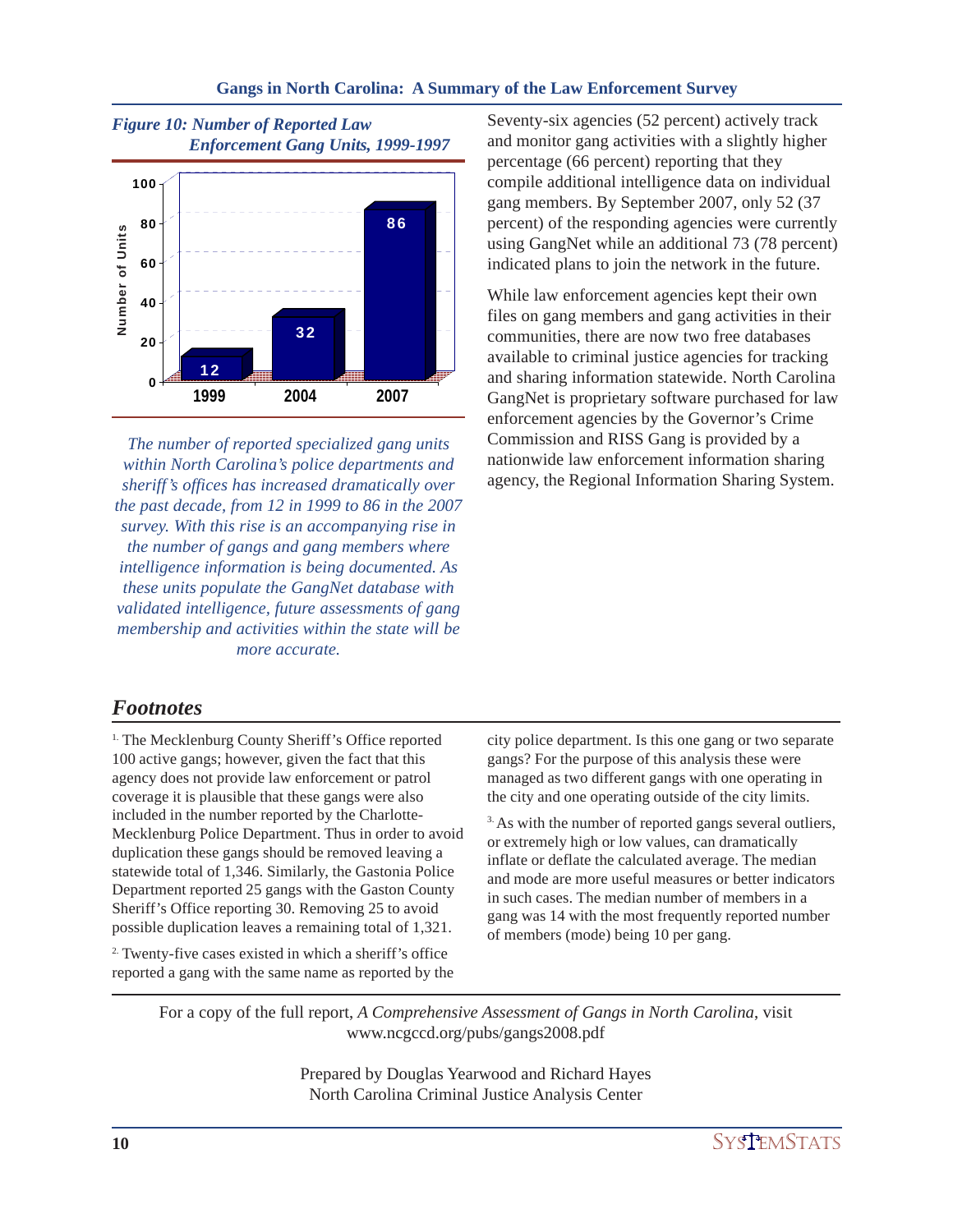#### **References**

- Frabutt, J.M. & Buford, A. (2006). *What you should know about youth gangs in North Carolina.* Retrieved October 18, 2007, from *http://ssw.unc.edu/fcrp/fp/fp\_v10n2/gangs.htm*
- Greene, J., Pranis, K. (2007, July). Gang wars: The failure of enforcement tactics and the need for effective public safety strategies. *Justice Policy Institute*.
- Klein, M. (1995). *The American street gang: Its nature, prevalence, and control*. New York, NY: Oxford University Press.
- National Alliance of Gang Investigators Associations. (2005). 2005*: National gang threat assessment.* Retrieved November 6, 2007, from http://www.ncgangcops.org/downloads/ 2005\_threat\_assesment.pdf
- National Drug Intelligence Center. (2007). Unpublished draft on gang/organized crime connection in North Carolina. Johnstown, PA: United States Department of Justice.
- National Youth Gang Center. (2007). *National youth gang survey analysis*. Institute for Intergovernmental Research. Retrieved August 30, 2007, from http://www.iir.com/nygc/nygsa/ methodology.htm
- Papachristos, A.V. (2005). Interpreting inkblots: Deciphering and doing something about modern street gangs. *Criminology & Public Policy,* 4 (3), 643-652.
- Rhyne, A., & Yearwood, D.L. (2005). *The nature and scope of Hispanic/Latino gangs in North Carolina.* Retrieved November 6, 2007 from http://www.ncgccd.org/pdfs/pubs/HispanicGangs.pdf
- Weisel, D. L. & Shelley, T. O. (2004). Specialized gang units: Form and function in community policing. Final Report to the National Institute of Justice. Washington, DC: U.S. Department of Justice, National Institute of Justice.
- Yearwood, D.L. & Hayes, R. (2000). Perceptions of youth crime and youth gangs: A statewide systemic investigation. Retrieved September 7, 2007, from http://www.ncgccd.org/Gangstudy.htm

# **SystemStats**

**A Publication of the Governor's Crime Commission Department of Crime Control and Public Safety (919) 733-4564 http://www.ncgccd.org**

**Michael F. Easley Bryan E. Beatty Linda W. Hayes** Governor Secretary Chair, Governor's Crime Commission

**David Jones Gwendolyn Burrell Douglas Yearwood** Executive Director Deputy Director Analysis Center Director

**Richard Hayes Justin Davis** Senior Research Analyst Social/Clinical Research Specialist

**Karen Jayson Yu Li Hsu** Social/Clinical Research Specialist Research Assistant Research Assistant